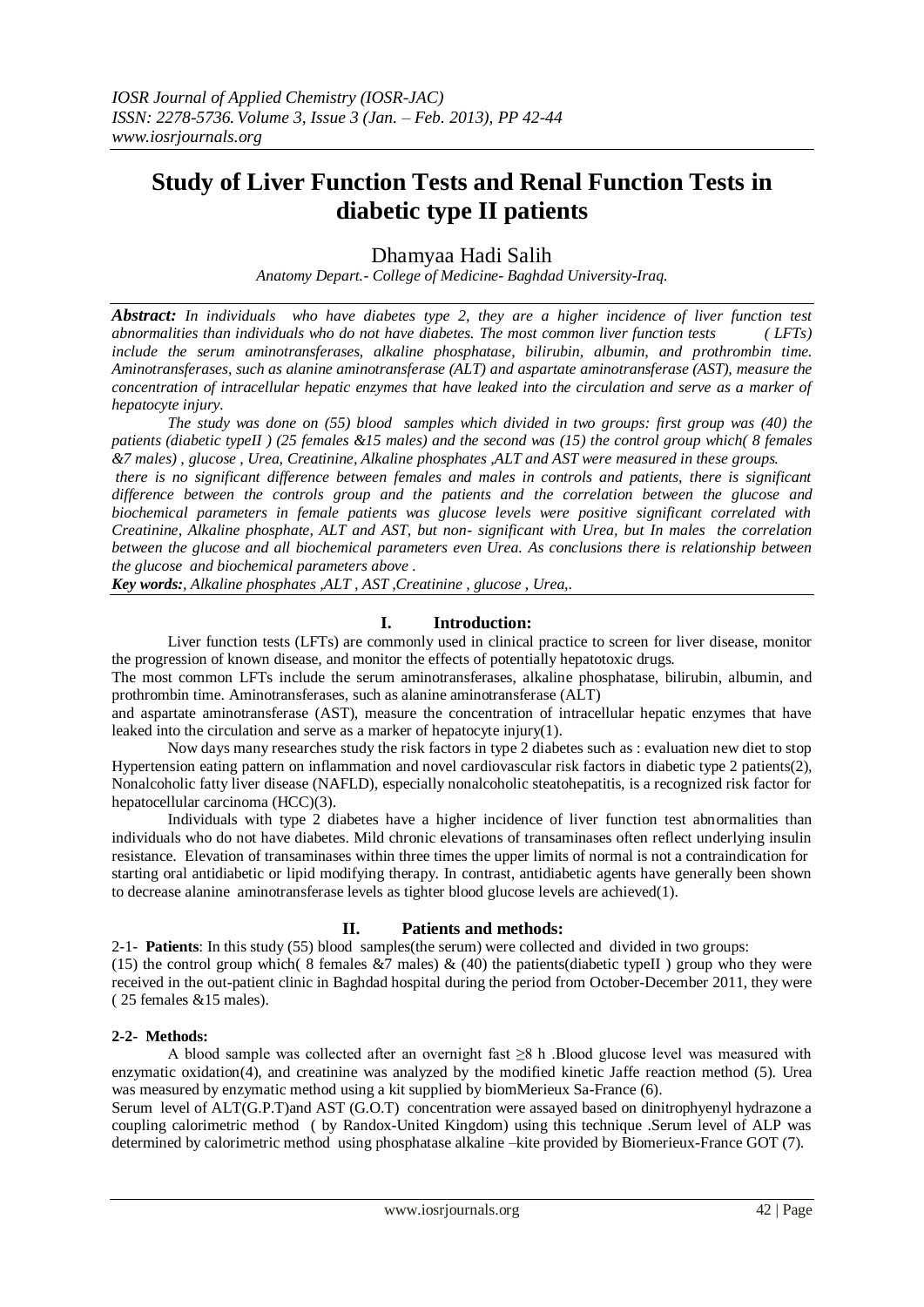### 2-3- **Statistical analysis:**

Statistical analysis of the results was done by using Excel software to analyze the results of biochemical parameters in patients.

#### **III. Results:**

Table (1) and figures (1&2) were show to us the mean  $\pm$  SD of biochemical parameters that involve in this study,(females and males) in both groups .

Table (2) shows the correlation between glucose and other biochemical parameters in females and males.

Table-1- show the values of biochemical parameters involved in this study in females and males ( controls & patients) as (mean± SD) grouped.

| - <i>, .</i> - - - - - - - |                    |                   |                   |                    |  |
|----------------------------|--------------------|-------------------|-------------------|--------------------|--|
| Parameters                 | Females/           | Females/          | Males/            | Males/             |  |
|                            | <b>Controls</b>    | <b>Patients</b>   | Controls          | <b>Patients</b>    |  |
|                            | $(No.=8)$          | $(No.=25)$        | $(No.=7)$         | $(No=15)$          |  |
| Serum<br>Glucose           | $92.75 \pm 8.119$  | $217.6 \pm 57.52$ | $93.86 \pm 12.98$ | $235.33 \pm 93.53$ |  |
| (Fasting)                  |                    |                   |                   |                    |  |
| <b>Blood Urea</b>          | $30.375 \pm 33.09$ | $30.52 \pm 13.06$ | $30.86 \pm 34.06$ | $58.26 \pm 115.89$ |  |
| Serum Creatinine           | $0.762 \pm 39.6$   | $0.84 \pm 17.56$  | $0.86{\pm}40.46$  | $1.88 \pm 117.14$  |  |
| Alkaline<br>Serum          | $61.375 \pm 36.66$ | $90.46 + 41.55$   | $65+37.61$        | $97.33 \pm 104.06$ |  |
| Phosphatese                |                    |                   |                   |                    |  |
| Serum ALT(G.P.T)           | $6.5 + 36.458$     | $18.16 \pm 37.6$  | $5.71 \pm 38.3$   | $22.13 \pm 98.15$  |  |
| Serum $ST(G.O.T)$          | $8.84 \pm 35.15$   | $19.76 \pm 34.38$ | $12.25 + 35.22$   | $28.47 + 97.78$    |  |

- Serum Glucose(Fasting) mg/dl.
- Serum Urea mg/dl.
- Serum Creatinine mg/dl.
- Serum Alkaline phosphatase IU/L.
- Serum alanine glutamate transferase(G.P.T) IU/L.
- Serum Aspartate glutamate transferase( G.O.T) I U/T.
- p-value≤0.05.



Fig-1- Biochemical parameters involved in this study in females (C:controls &P: patients).